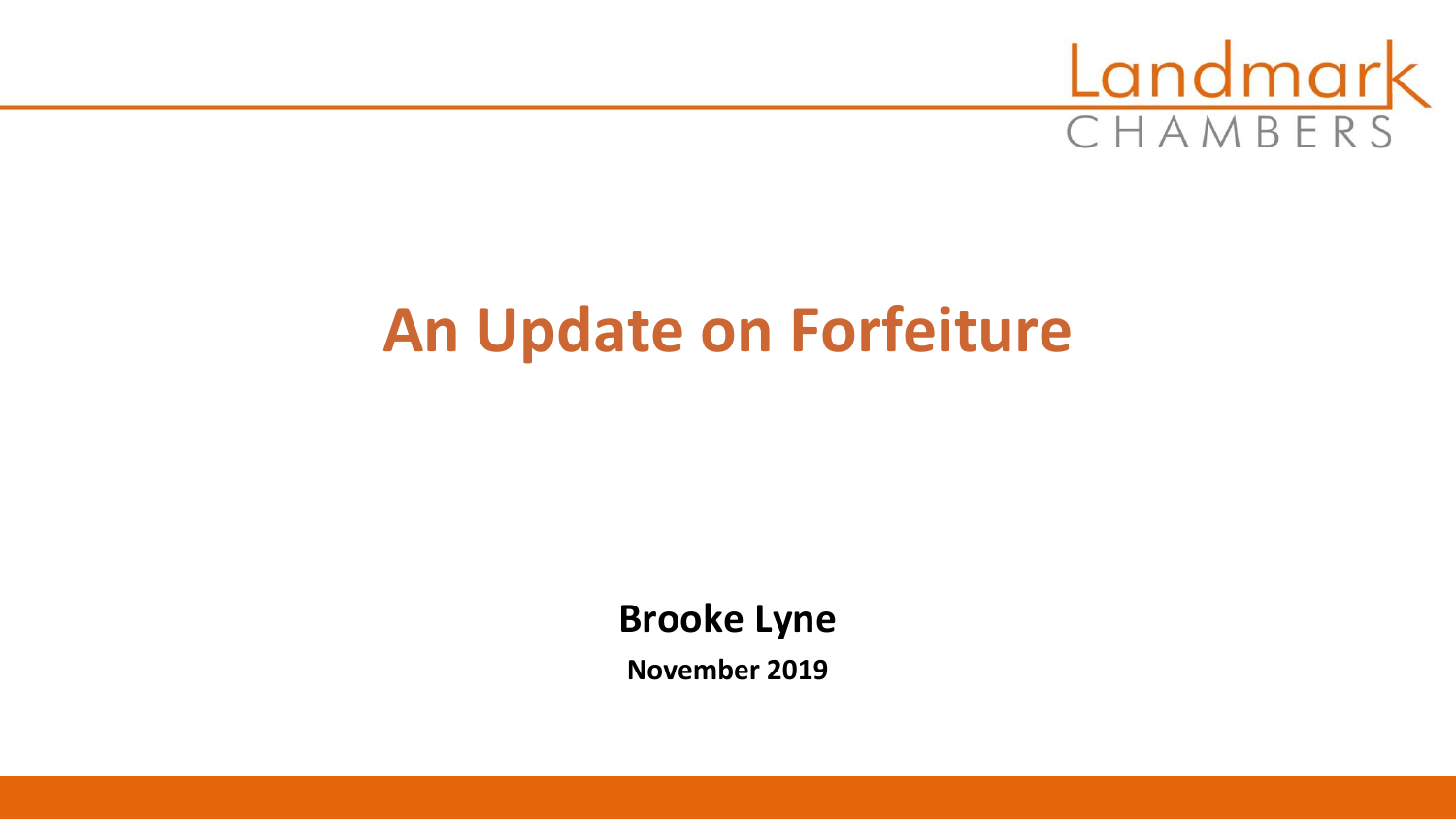## **What we will cover**

- Recent cases on relief from forfeiture
	- *Gibbs v Lakeside Developments* [2018] EWCA Civ 2874
	- *SHB Realisations Ltd v Cribbs Mall Nominee (1) Ltd* [2019] L. & T.R. 25
	- *Timbo v Lambeth* [2019] EWHC 1396 (Ch)
- *Toms v Ruberry* [2019] EWCA Civ 128
- *Golding v Martin* [2019] EWCA Civ 446
- *Vauxhall Motors Ltd v Manchester Ship Canal Co Ltd* [2019] UKSC 46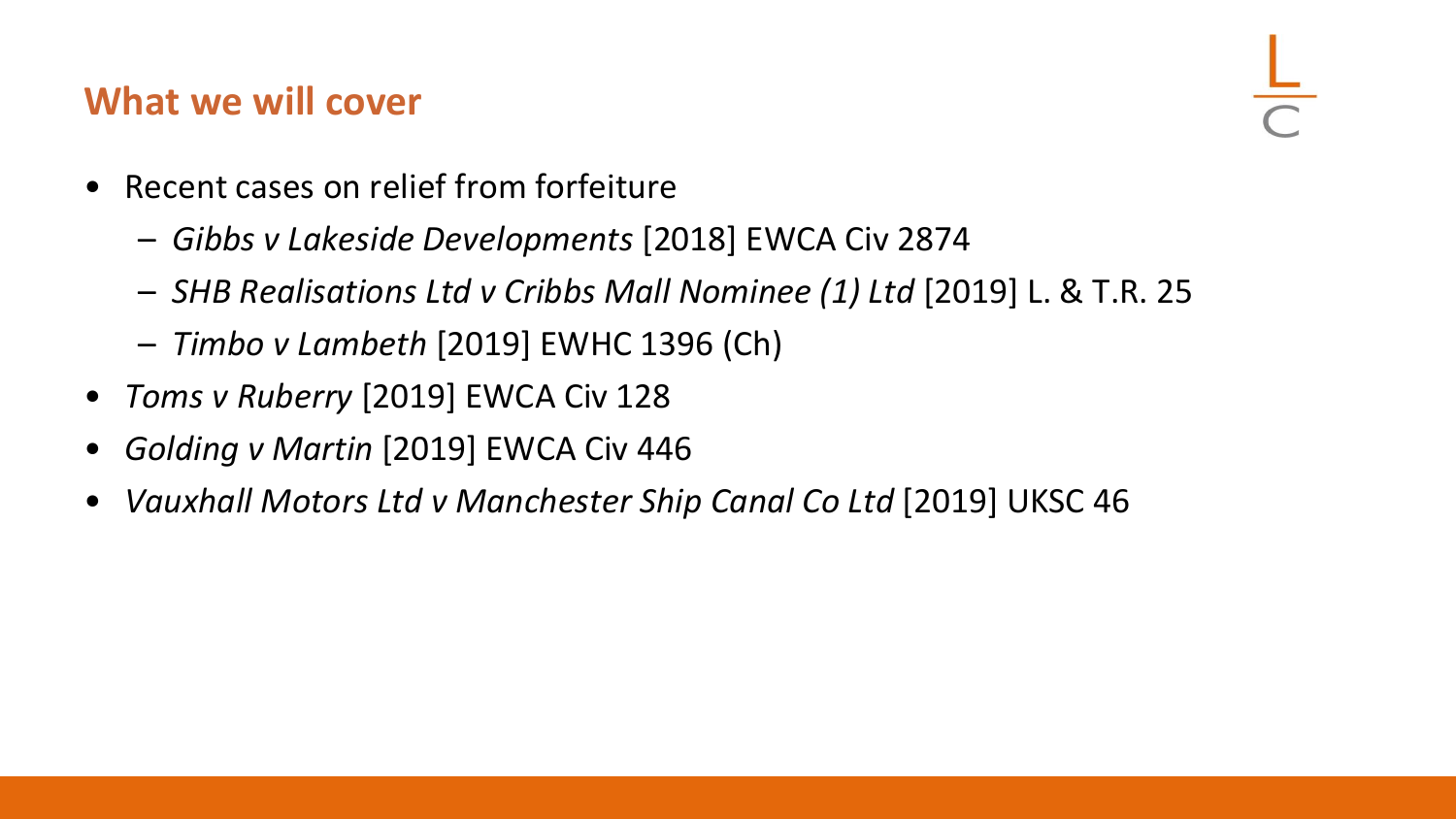### *Gibbs v Lakeside Developments* **[2018] EWCA Civ 2874**

- Ms Gibbs held a long lease of a flat
- She moved abroad and provided her parents' address for all correspondence
- Demands were sent to the parents' address, but from 2007 service charges and rent stopped being paid
- The landlord issued a claim for money judgment, which was served at the flat
- Possession proceedings were then issued (again served at the flat) and in April 2010 the landlord took possession
- In July 2011 Ms Gibbs realised that the property was being marketed for sale
- In October 2011 she filed an application to set aside the possession order and for relief from forfeiture
- In December 2011 a new lease was granted to a third party
- Ms Gibbs amended her claim to seek damages for unjust enrichment but abandoned the application to set aside the possession order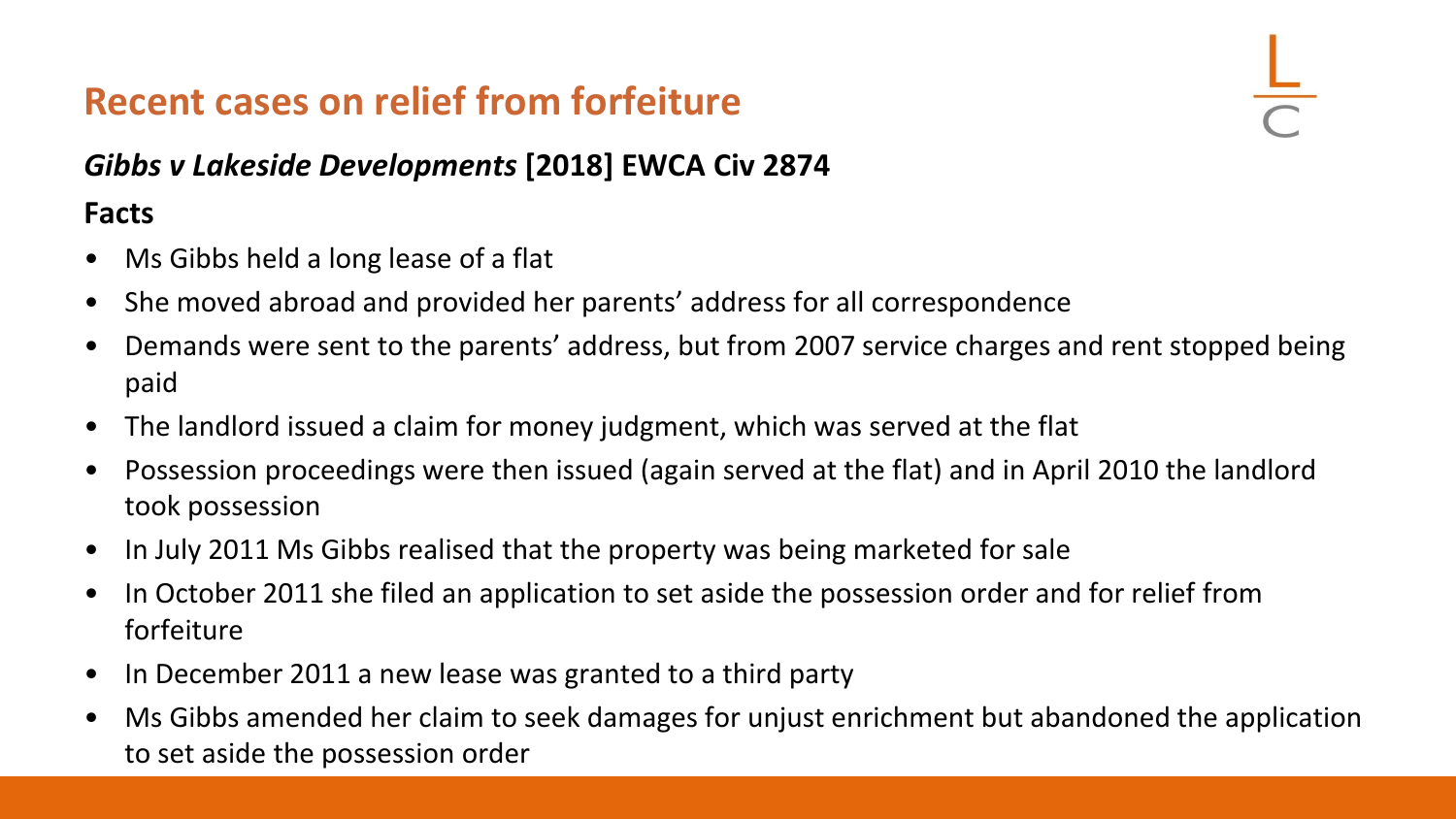### *Gibbs v Lakeside Developments* **[2018] EWCA Civ 2874**

- The defendant could not succeed in her claim for damages for unjust enrichment as the possession order had not been set aside
- If the possession order had been set aside, this would not have assisted the defendant. She had issued her application for relief from forfeiture over one and a half years after the claimant landlord had taken possession of the flat, so relief from forfeiture would not have been granted
- Lewison LJ: "the elasticity of "reasonable promptitude" had snapped" [58]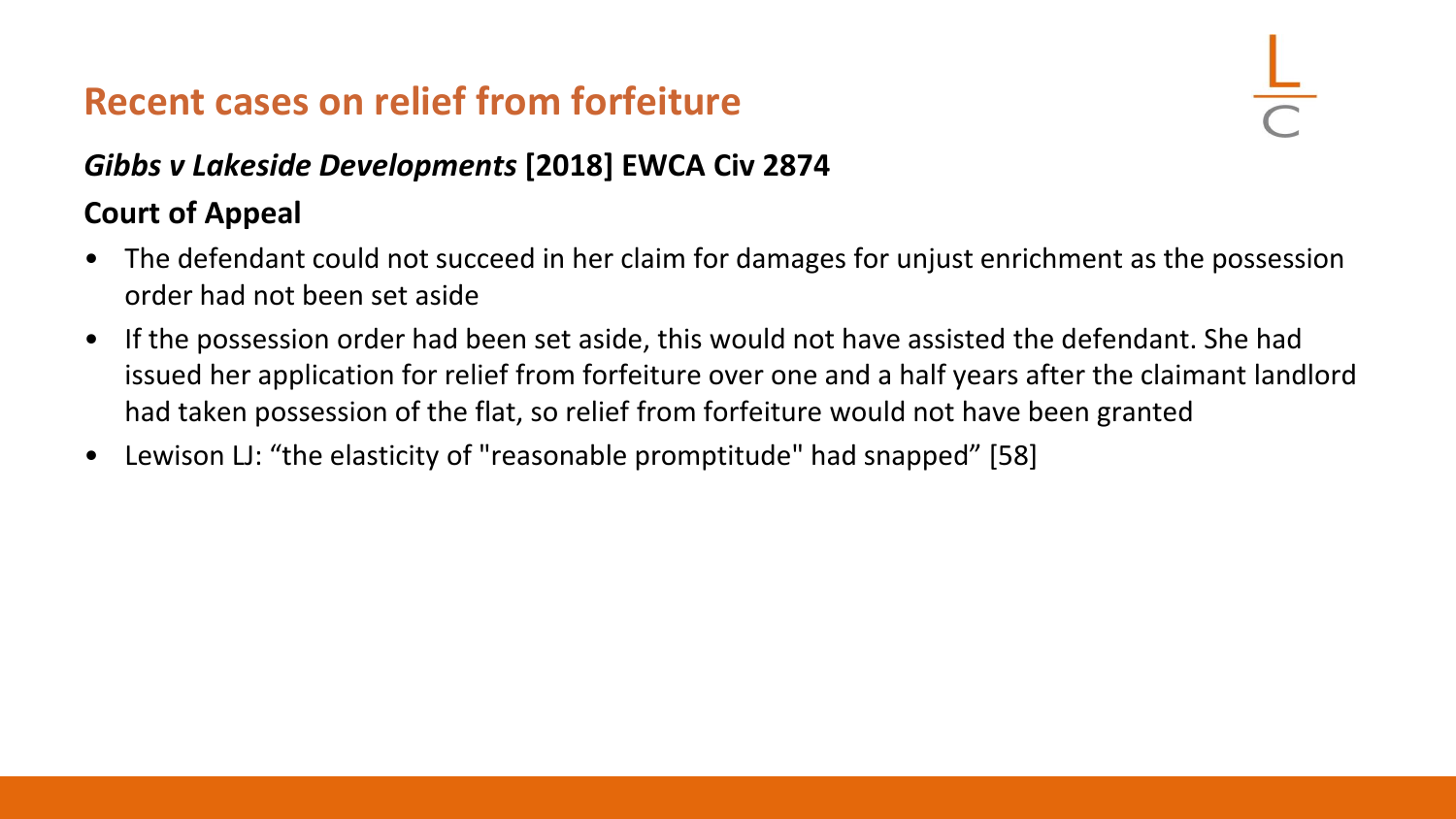### *SHB Realisations Ltd v Cribbs Mall Nominee (1) Ltd* **[2019] L. & T.R. 25**

### **Facts**

- The landlord let a commercial unit to tenant for a 125 year term
- The tenant fell into financial difficulties and closed down the unit (in breach of a covenant that prohibited the unit being left unoccupied)
- The landlord served a s.146 notice
- The tenant sought relief from forfeiture for a period of 6 months to complete an assignment of the lease

### **His Honour Judge Raulton**

- The tenant remained in deliberate but not wilful breach of the covenant
- The tenant should not be deprived of an opportunity to reduce its debts
- The secured creditor should not be deprived of its security
- Relief from forfeiture was granted on the condition of completing the assignment of the lease within 6 months and with the usual conditions of payment of charges and costs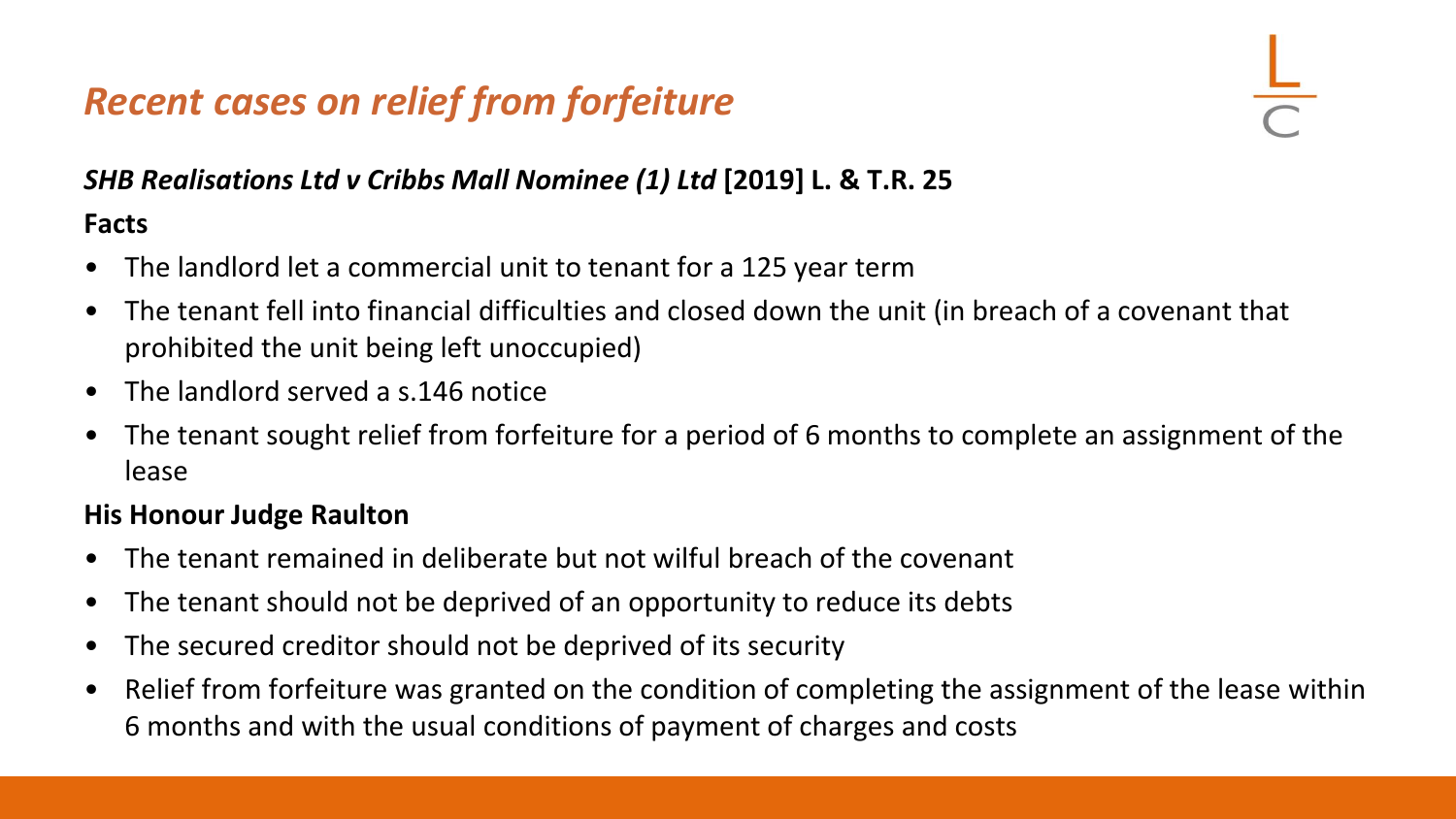### *Timbo v Lambeth* **[2019] EWHC 1396 (Ch)**

- Ms Timbo held the long lease of a flat in Lambeth
- She moved to Sierra Leone in 2010 and service charges were unpaid
- Lambeth obtained a series of money judgments for unpaid sums
- A s.146 notice was served and possession proceedings were issued
- A possession order was granted and thereafter a warrant was executed on 27 October 2017
- On 31 January 2018 Ms Timbo filed an application for relief from forfeiture, which was returned because the incorrect fee had been paid
- Ms Timbo then decided to pursue an application to set aside the possession order and then filed a notice of discontinuance (seemingly because she thought she would reach an amicable resolution with Lambeth)
- On 26 July 2018 Ms Timbo brought her claim for relief from forfeiture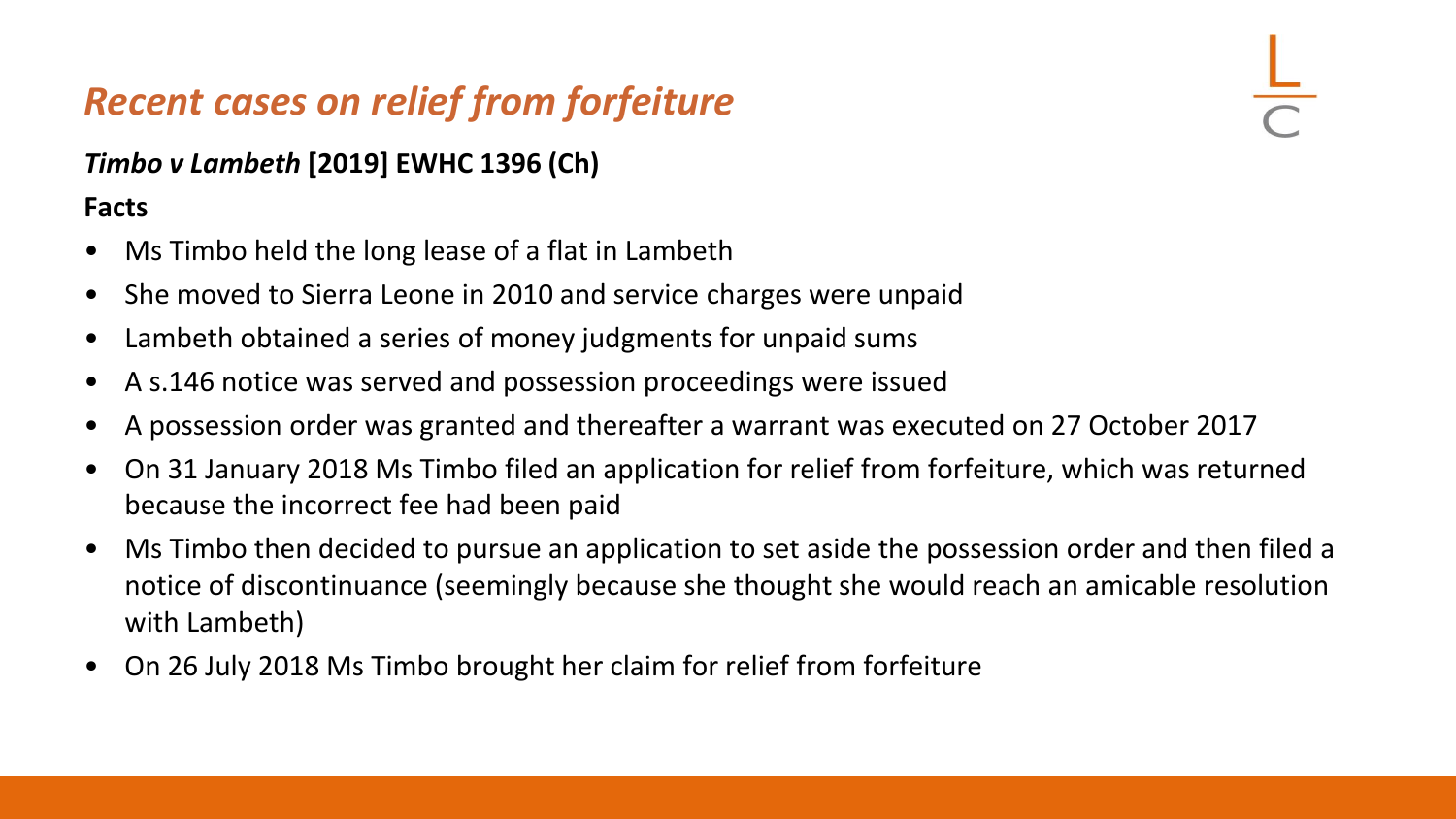### *Timbo v Lambeth* **[2019] EWHC 1396 (Ch)**

### **Master Shuman**

- When exercising the equitable power to grant relief from forfeiture, the court should have regard to the six-month time limit that applies in the county court (in cases under s.138, County Court Act 1984).
- The claimant's "hope" that matters might be resolved was not a good reason for the delay in applying for relief.
- There had been a "dilatory approach to seeking relief… without any adequate excuse or explanation for that delay."
- The claimant's poor payment history was also relevant
- As was the claimant's inability to provide evidence that she would be able to pay off all the arrears and costs that were due at the date of the hearing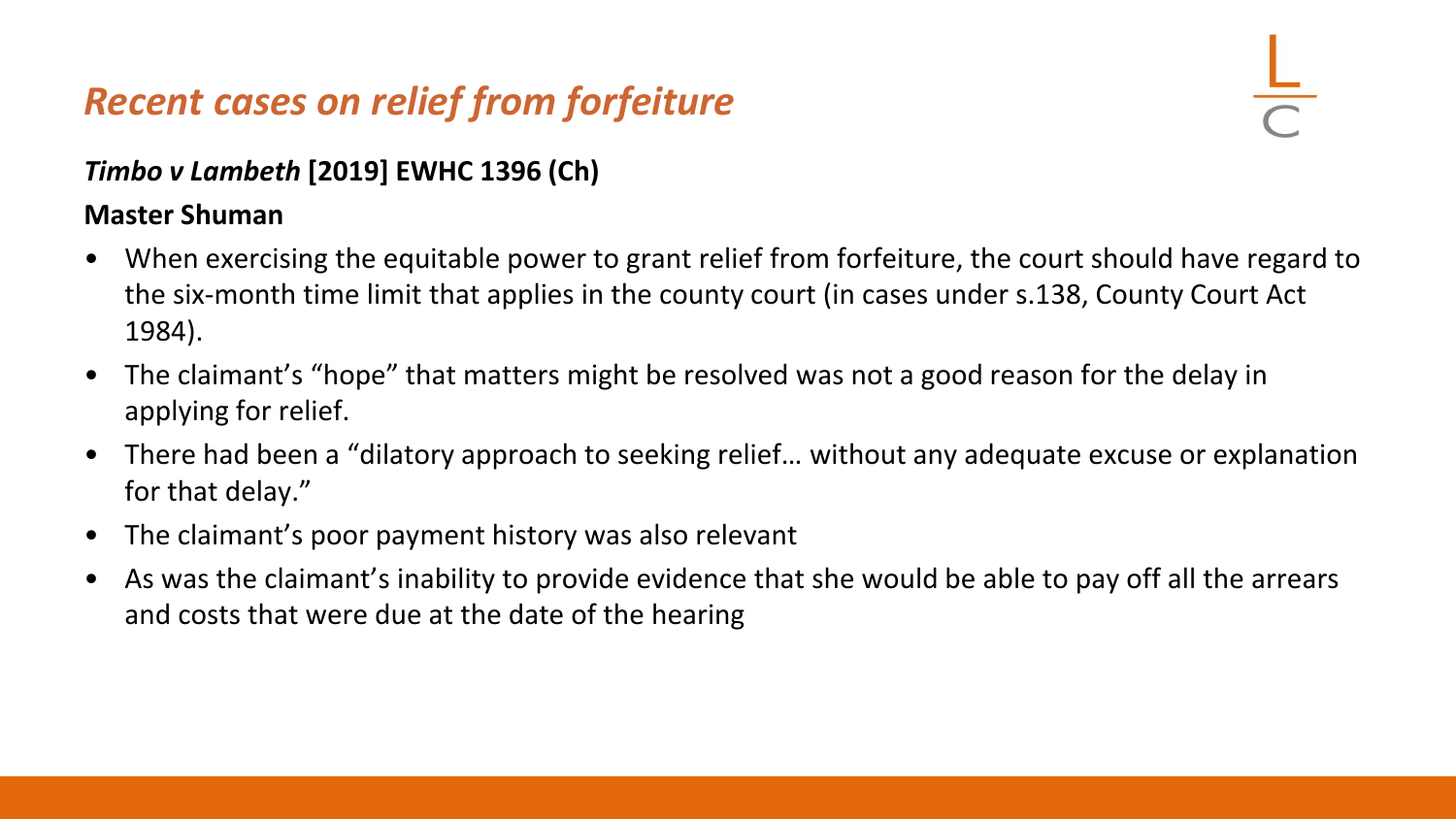## *Toms v Ruberry* **[2019] EWCA Civ 128**

- The lease of a public house imposed repairing covenants on the tenant
- The lease conferred a right of re-entry on the landlord if the tenant breached any obligations under the lease, and where such breach was capable of remedy, failed to remedy the breach within 14 days following receipt of a default notice
- The landlord discovered that the tenant was in breach of repairing covenants
- The landlord served a default notice at the same time as a notice under s.146, LPA 1925 and subsequently sought possession

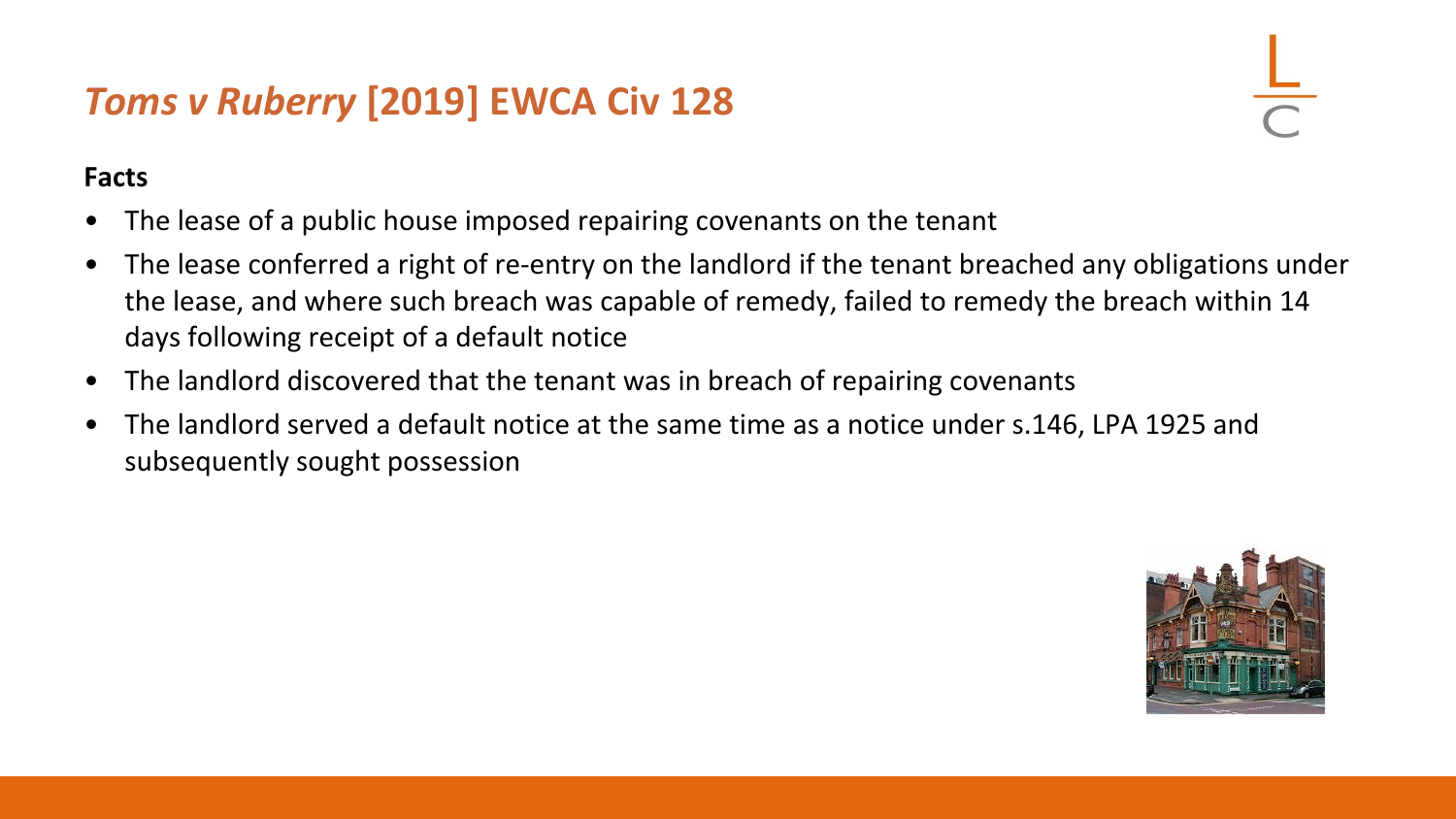## *Toms v Ruberry* **[2019] EWCA Civ 128**

### **High Court - Dingemans J**

• The claim was dismissed on the basis that s.146 notice was invalid because it had been served before the landlord's contractual right to forfeit had arisen

- The landlord argued that s.146 merely required that the underlying breach of covenant that gave rise to the right of re-entry needed to have occurred before a s.146 notice could be served
- Appeal dismissed
- The s.146 notice could only be given once the contractual right of re-entry had arisen i.e. after (a) there had been a breach of covenant, (b) a default notice had been served, and (c) the tenant had failed to remedy the breach within 14 days of the notice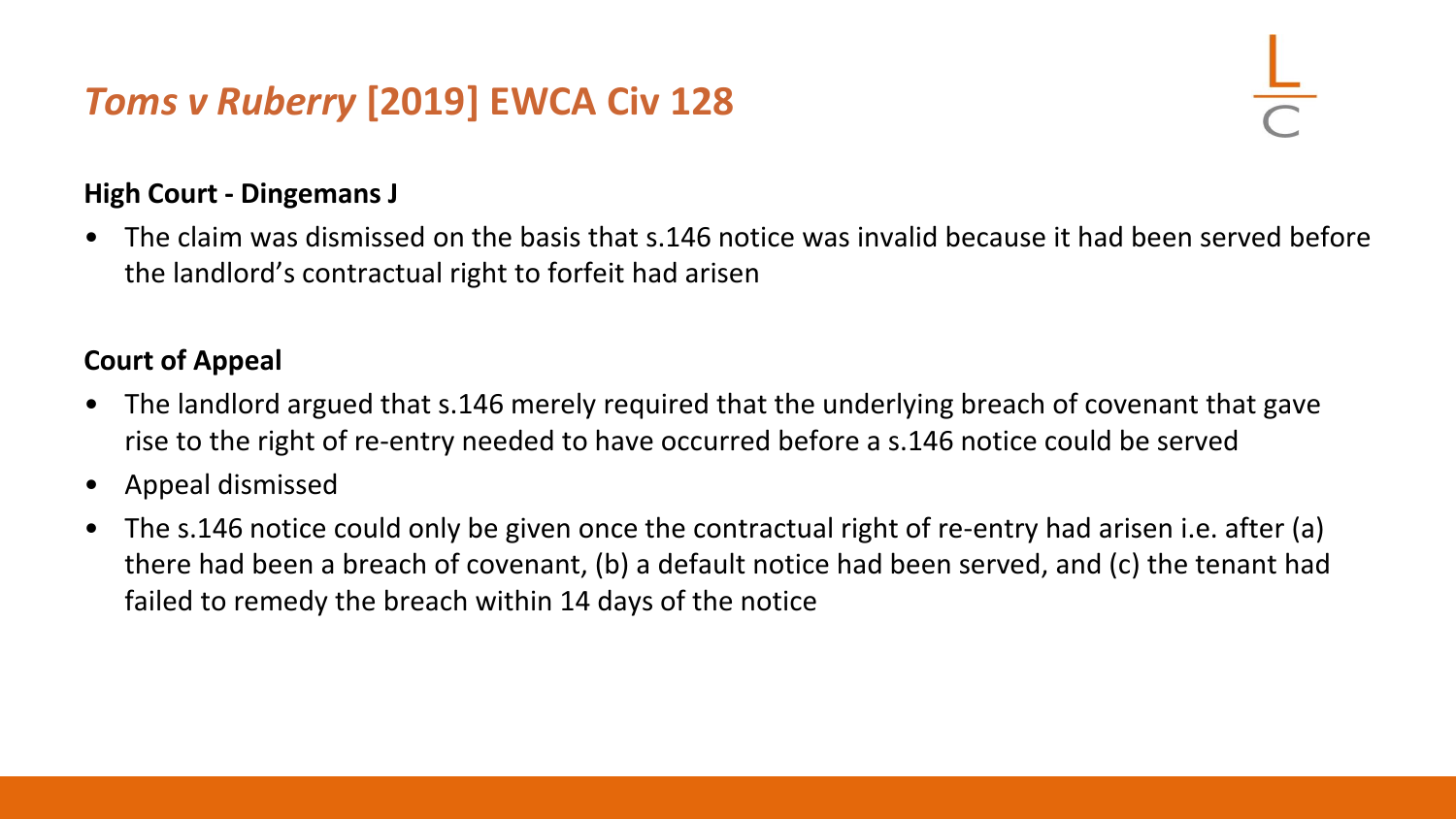## *Golding v Martin* **[2019] EWCA Civ 446**

- Ms Martin was the lessee of flat in Sidcup. She moved abroad to Majorca and left the flat unoccupied
- Proceedings were brought in the FTT for determination of service charges
- Money judgment was entered for unpaid service charges
- Then, in June 2016 Mr Golding issued a possession claim for forfeiture of a lease
- Ms Martin did not respond to proceedings to a possession order was granted "forthwith"
- Mr Golding took possession of the flat and granted a lease of the flat to his daughter, who subsequently sold the flat to a third party purchaser
- In December 2016 Ms Martin discovered what had happened and in January 2017 applied to set aside the possession order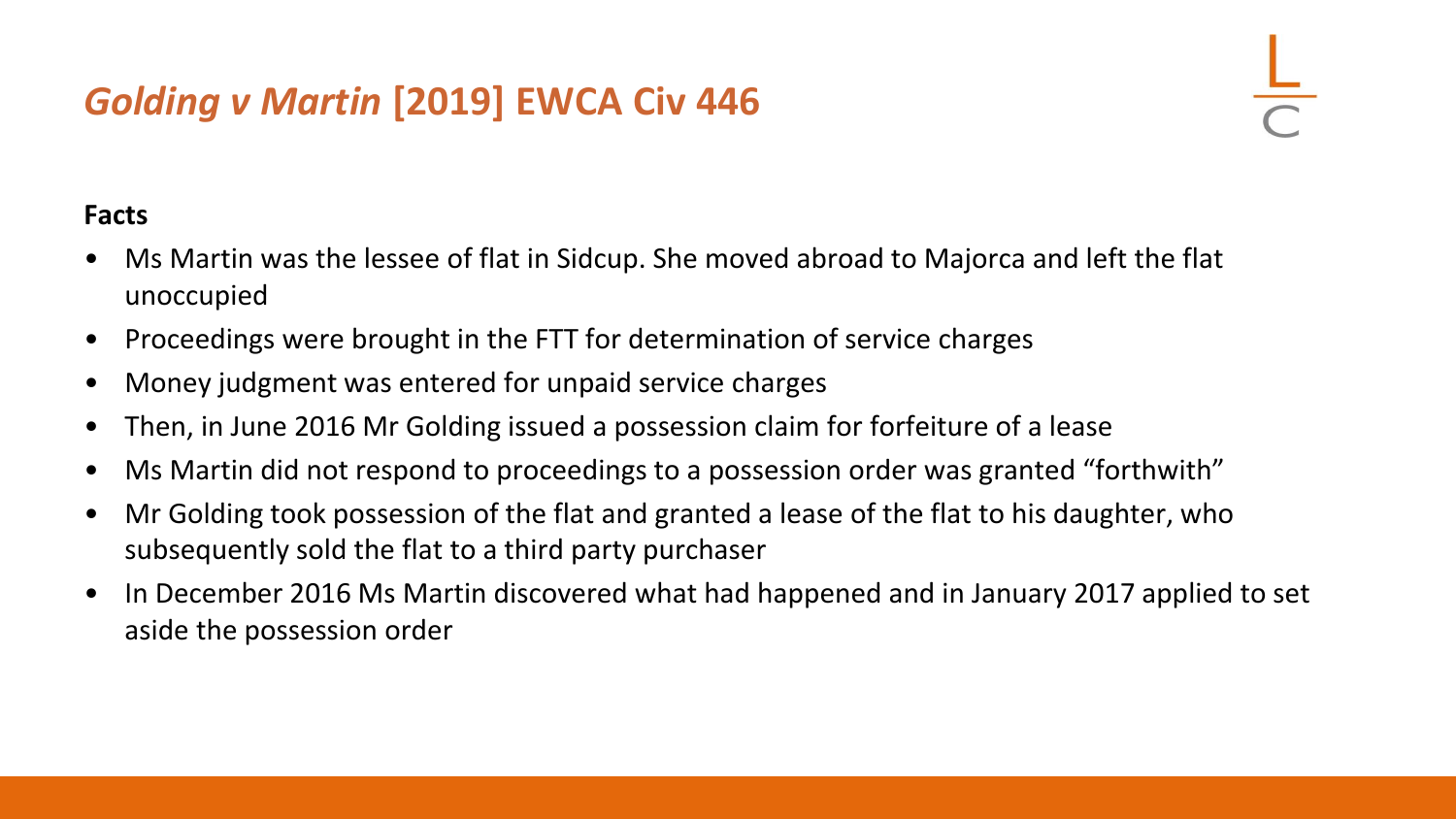## *Golding v Martin* **[2019] EWCA Civ 446**

### **Deputy District Judge Mohabir**

- Applying the three-stage test in CPR 39.3(5), he concluded that: (a) Ms Martin had acted promptly in seeking to set the order aside once she learned of its existence; and (b) she had a good reason for not attending the hearing; but (c) she did not have a good prospect of success at trial
- She had no defence to the claim for possession and although she could have applied for relief against forfeiture, that was not a defence to the claim for possession

### **His Honour Judge Luba**

• Allowing the appeal, he held that if the tenant has a reasonable prospect of obtaining relief against forfeiture at a hearing following the setting aside of the possession order, that counts as "success at the trial"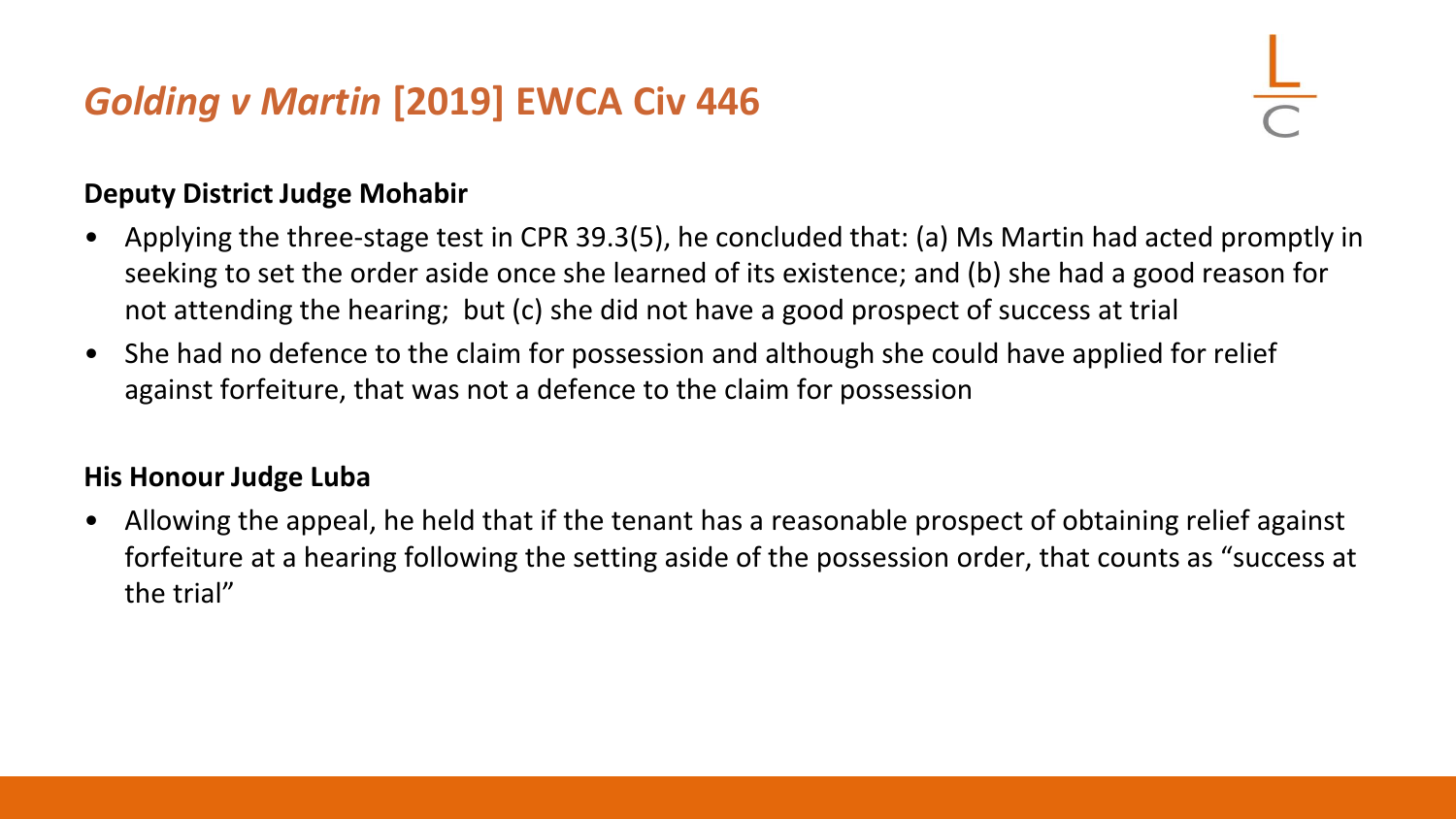## *Golding v Martin* **[2019] EWCA Civ 446**

- New points raised on appeal:
	- The possession order was defective and ought to be set aside
	- This was not a case in which CPR 39.3(5) ought to have been applied
- The possession order was defective for two reasons:
	- It did not specify any period before possession of the flat was to be given up
	- It did not provide for any possibility of payment of the arrears and costs before the expiry of that period
- The court had no power to make the order it did and it failed to comply with s.138, County Courts Act 1984
- The application to set aside the order came within the ambit of CPR 3.1(2)(m) and 3.1(7) (as per *Forcelux v Binnie* [2010] HLR 20) although the factors in CPR 39.3(5) were relevant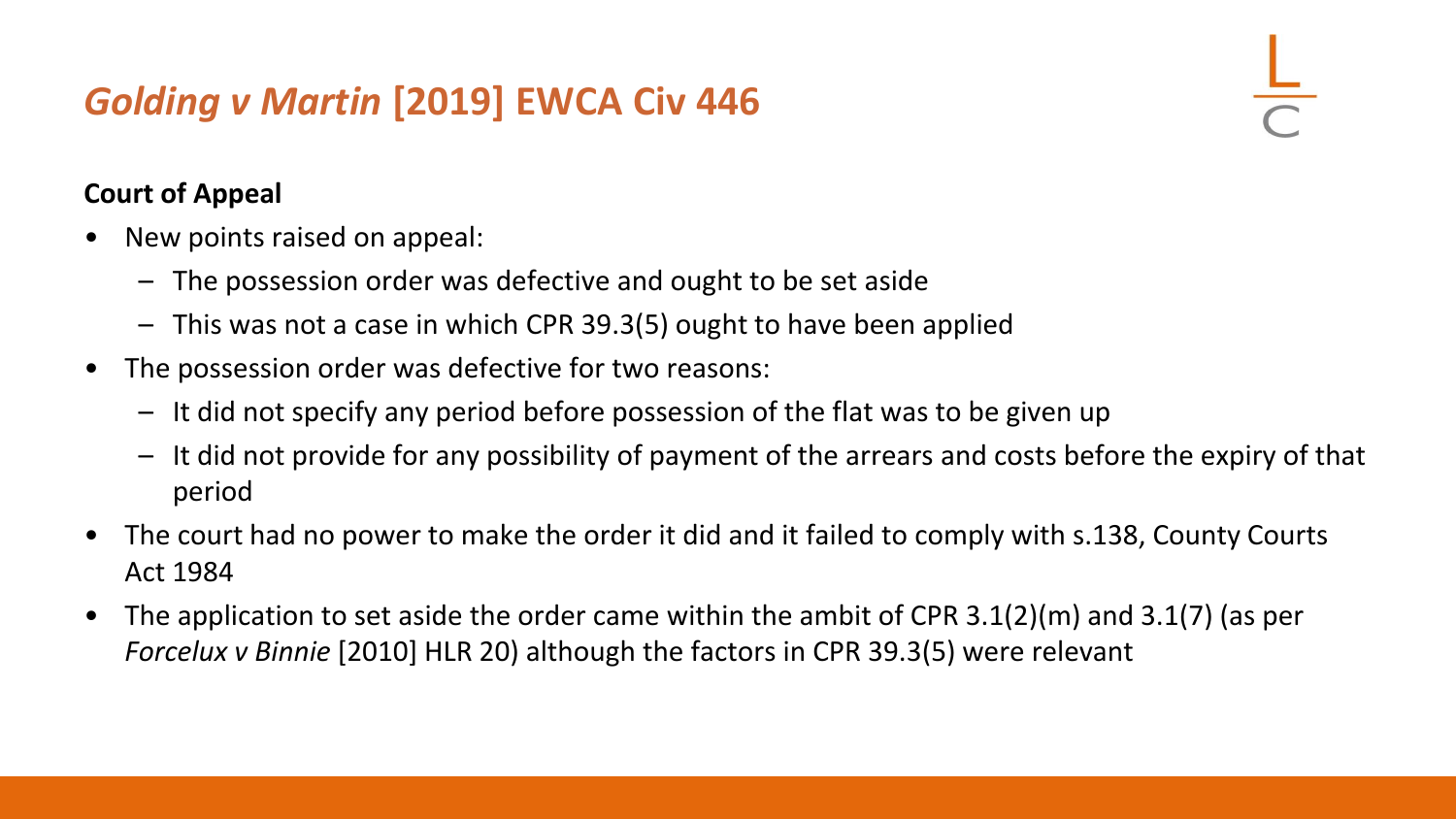## *Vauxhall Motors Ltd v Manchester Ship Canal Co Ltd*  **[2019] UKSC 46**

- In 1962 MSC granted to Vauxhall a licence in perpetuity entitling it to discharge water through a drainage system into the defendant's canal for an annual sum of £50
- The licence was actually worth between £300,000-£440,000 per annum
- The licence provided that the Vauxhall would have sole use of the drainage system and was solely responsible for maintenance and repairs
- The Vauxhall failed to make an annual payment and then ignored a reminder
- MSC's right to terminate the licence was exercised. MSC proposed a new (much more expensive) licence
- Vauxhall sought relief from forfeiture, which was granted by Judge Behrens sitting in the Chancery Division of the High Court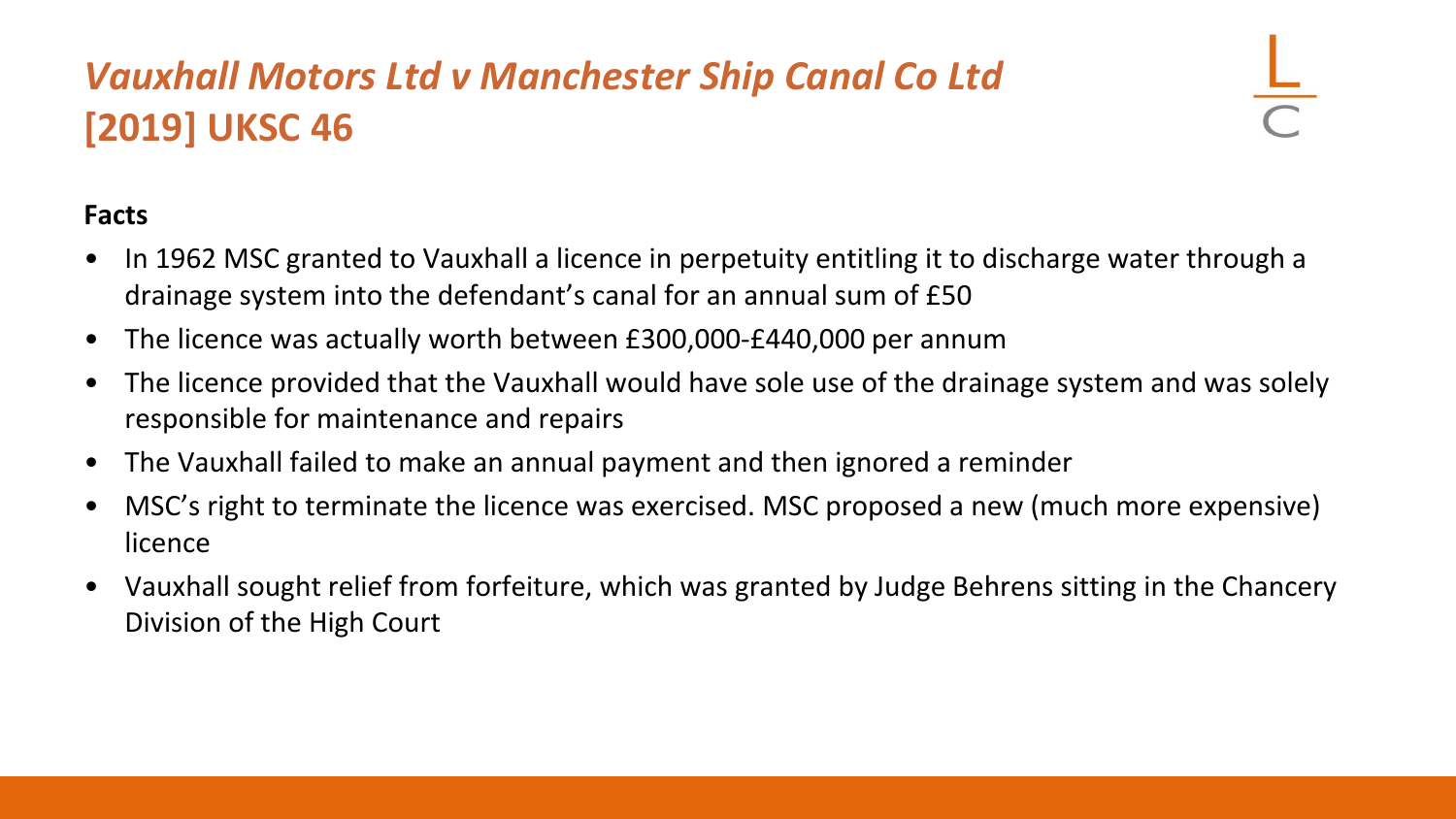## *Vauxhall Motors Ltd v Manchester Ship Canal Co Ltd*  **[2019] UKSC 46**

- Upheld the decision of Judge Behrens
- The licence had granted possessory rights because the claimant has a sufficient degree of physical custody and control of the drainage infrastructure, having regard to the nature of the property and the manner in which property of that character was commonly enjoyed
- Relief from forfeiture was only available where a licence, considered as a whole, granted proprietary or possessory rights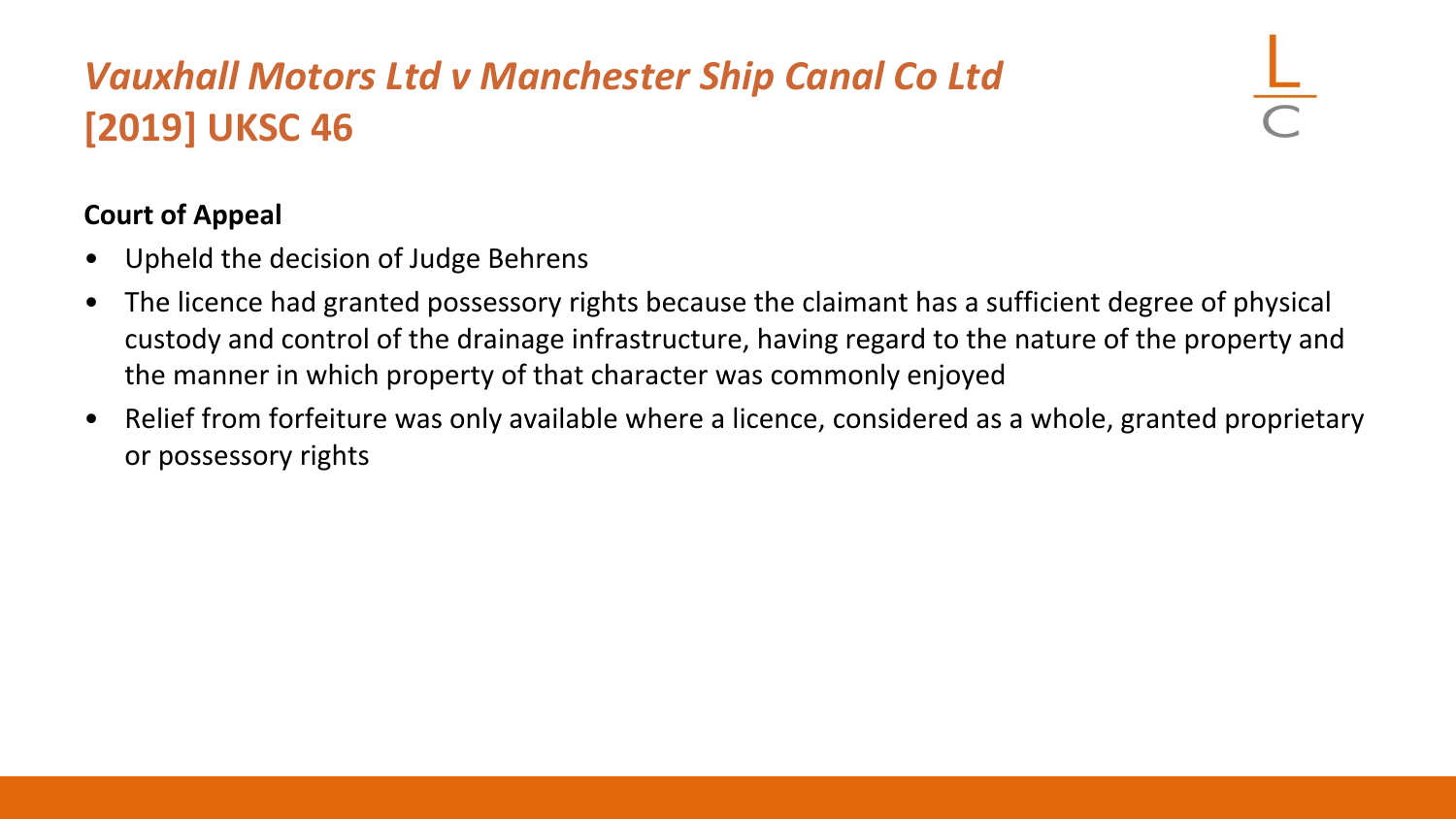## *Vauxhall Motors Ltd v Manchester Ship Canal Co Ltd*  **[2019] UKSC 46**

### **Supreme Court**

- MSC argued that relief from forfeiture can only be granted if the right is proprietary
- Upheld the decision of the Court of Appeal
- When considering the extent of equity's jurisdiction to grant relief from forfeiture, there was no logic or reason of principle for drawing a distinction between rights over land and rights over chattels or other personality
- The licence gave Vauxhall a possessory right (with virtually exclusive possession)
- The jurisdiction to grant relief from forfeiture was exercisable in relation to both proprietary rights and possessory rights